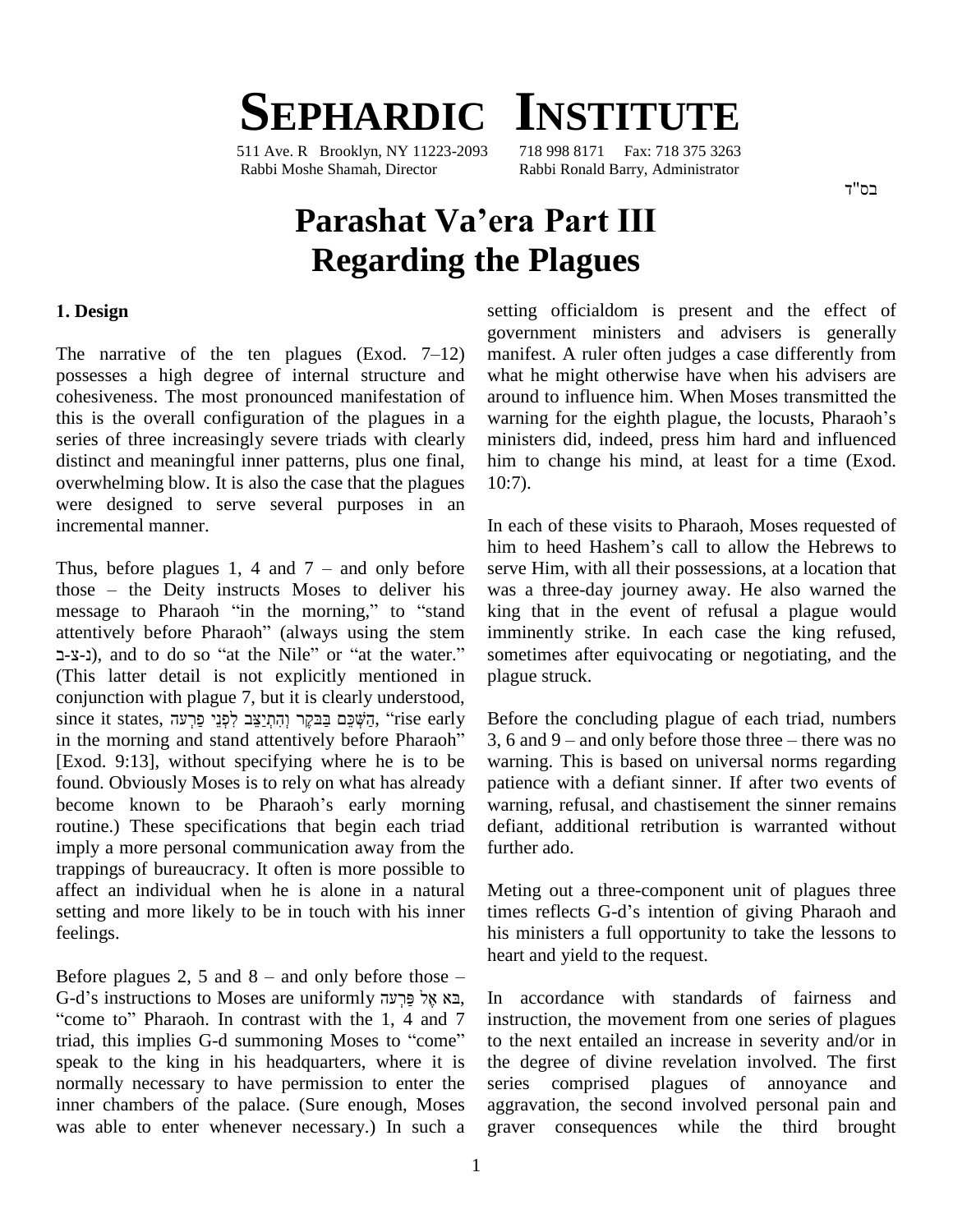widespread destruction and a three-day cessation of all productive activity.

Other features distinguish the triads. In the first, G-d manifests His superiority over the magicians, the latter I am Hashem"  $(10:2)$ . The latter statement refers to giving up at the third plague. The second triad stresses the distinction between Israel and Egypt. In giving up at the third plague. The second triad stresses the distinction between Israel and Egypt. In undertroducing the third series, G-d declares, "For this the distinction between Israel and Egypt. In underprintroducing the third series, G-d declares, "For this time I will send all My plagues...in order that you Witho shall learn that there is none like Me in all the time I will send all My plagues...in order that you shall learn that there is none like Me in all the earth...and that My name shall be recounted throughout the world"  $(9:14-16)$ . He identified the movement to the final and most serious group and Egypt's sustenance; its overflowing waters irrigated articulated the goal. (Some interpret this statement to also include forewarning for the tenth plague.)

chief<br>Another pattern is evident within the triads. To bring blood<br>about plagues 1, 2 and 3 – and only for those – G-d drink, has Moses instruct Aaron to raise or incline his staff. great stench – contradicted its life-sustaining character about plagues 1, 2 and 3 – and only for those  $-G-d$  drinks Moses instruct Aaron to raise or incline his staff. gree Plagues 7, 8 and 9 – and only those – follow Moses' raising his hands (reflecting their more serious nature). Plagues 4 and 5 are brought about without any preliminary act. Plague 6, however, since it was the third of its series, and therefore given without warning, required official witnessing of its invocation in order that it should be known that it was coming from Hashem, so Moses threw soot heavenward in the faith. The smiting of the firstborn finalized G-d's sight of Pharaoh.\*

The tenth plague has its own overarching meaning and is a direct blow against the gods of Egypt (Exod. 12:12; Num. 33:4).

Such design demonstrates that Hashem, and He alone, Nile from the south that sometimes gives the river's is in full control of all aspects of nature, precisely measuring His endeavors in time, sequence and degree. He employs a method that suits His objectives, blending together educative and retributive elements while fulfilling His multiple purposes. **. Further Observations on G-dís Purpose**

2. Further Observations on G-d's Purpose<br>Among Hashem's stated purposes for the plagues are: I know that the king of Egypt will not let you go except by [pressure of] a mighty hand so I will smite Egypt with all my wonders...after which he will let except by [pressure of] a mighty hand so I will smite<br>Egypt with all my wonders...after which he will let Perhaps throu go" (Exod. 3:19-20); "...and Egypt shall know miraculou Egypt with all my wonders...after which he will let Pe<br>you go" (Exod. 3:19-20); "...and Egypt shall know m<br>that I am Hashem" (7:5); "...in order that you shall ac you go" (Exod. 3:19-20); "...and Egypt shall know miracu<br>that I am Hashem" (7:5); "...in order that you shall accoun<br>learn that there is none like Me in all the earth...to arrival show you My power and so that My name shall be Pharaoh's resistance, their cessation upon Moses'

recounted throughout the world"  $(9:14-16)$ ; "...in recounted throughout the world" (9:14-16); "...in<br>order that you may relate to your sons and your sons' sons about that which I have wrought [alt: made a mockery, deriding] in Egypt...and you shall know that I am Hashem" (10:2). The latter statement refers to mockery, deriding] in Egypt...and you shall know that the establishment of the Exodus narrative as the underpinning of much of biblical lore and law.

Another pattern is evident within the triads. To bring blood – forcing all Egypt to dig wells from which to Without explicitly mentioning the relevant Egyptian beliefs, between the lines the Torah alludes to the powerful blows struck against the gods of the mighty empire. The Nile River was the primary source of powerful blows struck against the gods of the mighty<br>empire. The Nile River was the primary source of<br>Egypt's sustenance; its overflowing waters irrigated its otherwise parched soil and its fish furnished a significant amount of its food. It was venerated as a chief god. The first plague that turned its water to significant amount of its food. It was venerated as a<br>chief god. The first plague that turned its water to<br>blood – forcing all Egypt to dig wells from which to drink, causing the death of its sea life and creating a blood – forcing all Egypt to dig wells from which to<br>drink, causing the death of its sea life and creating a<br>great stench – contradicted its life-sustaining character and ridiculed belief in its divinity.

> The second plague demeaned the Egyptian frog goddess who was widely worshipped as a goddess of fertility. The sun was another foremost god. It was believed to be victorious in its nightly battle against<br>its opponents; its absence for three days disgraced that<br>faith. The smiting of the firstborn finalized G-d's its opponents; its absence for three days disgraced that judgment against the gods, a matter the Torah explicitly mentioned (Exod. 12:12; Num. 33:4), a topic we shall expand upon in our *Parashat Bo* study.

Scholars have pointed out that there is a natural, periodic phenomenon of red sediment that enters the Scholars have pointed out that there is a natural,<br>periodic phenomenon of red sediment that enters the<br>Nile from the south that sometimes gives the river's water the appearance of blood. On occasion, the foreign sediment carries contaminants that kill some sea life and raise a stench. It is hypothesized that the first plague was essentially an intensification of those phenomena. And the dead fish may have carried infection that killed the frogs, which may have been the basis of the second plague. The rotting frogs may have brought on the infestation of lice, and so on with the mixture of insects, leading to the pestilence and boils that follow.

Perhaps there was a natural basis to the plagues. The Perhaps there was a natural basis to the plagues. The<br>miraculous nature of the plagues in the Torah's account is comprised of their magnitude, their uniform miraculous nature of the plagues in the Torah's<br>account is comprised of their magnitude, their uniform<br>arrival in conjunction with Moses' warnings and arrival in conjunction with Moses' warnings and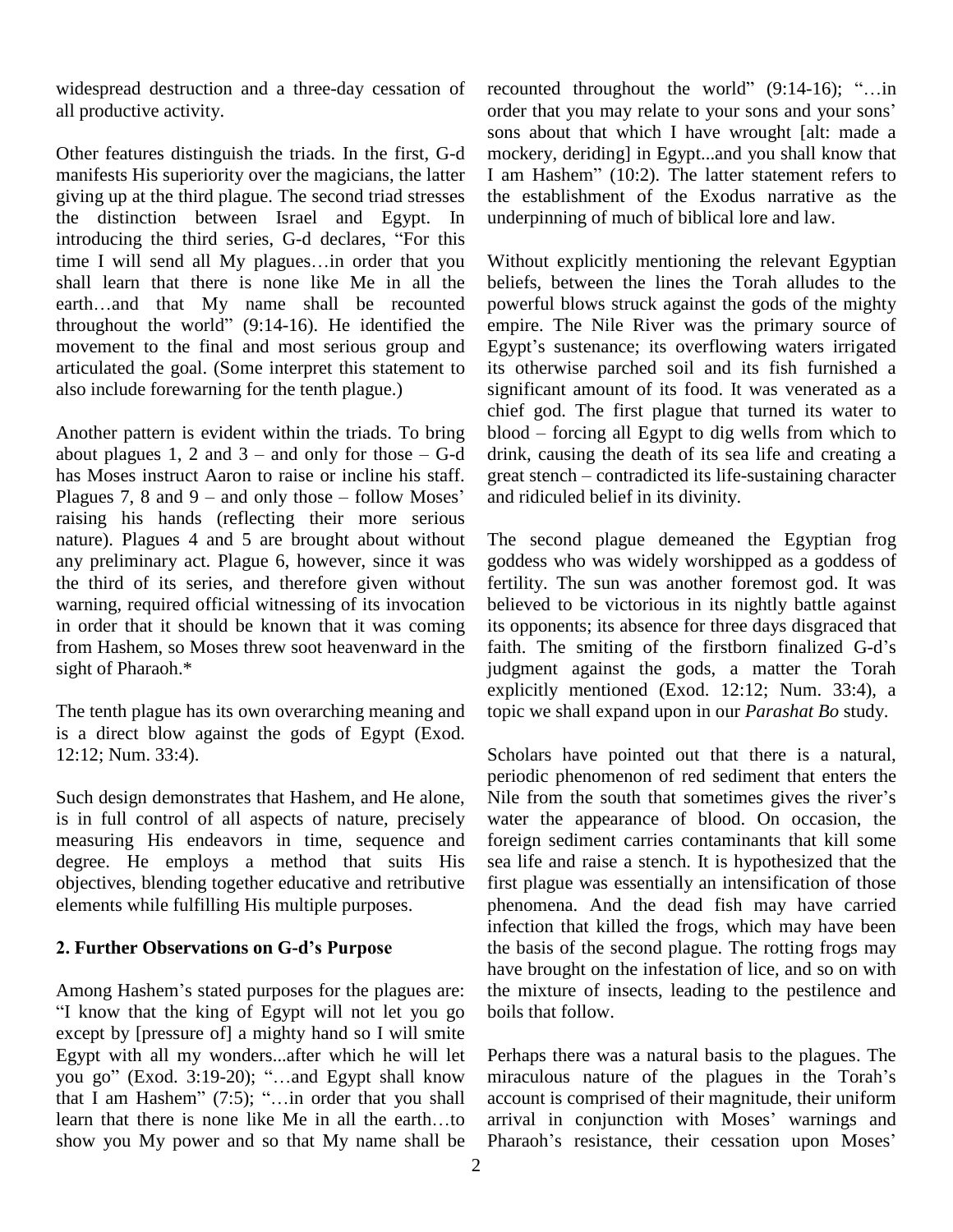prayer (in those cases that Pharaoh had so requested), and the distinction between the Egyptians and the Israelites (at least after the first three plagues).

The stubborn defiance of Pharaoh and the Egyptians and the resultant plagues generated a great deal of The stubborn defiance of Pharaoh and the Egyptians<br>and the resultant plagues generated a great deal of<br>humor and satire at the oppressors' expense, features that made recalling and recounting the story so much humor and satire at the oppressors' expense, features<br>that made recalling and recounting the story so much<br>more vivid. (This may have been alluded to in G-d's statement in verse 10:2.) One may imagine the goings-on with the Egyptians when digging for drinking water; living with frogs on their beds, in their ovens and kneading bowls, then encumbered with their rotting carcasses; dealing with lice infestation;<br>coping with boils all over the body, such that the<br>magicians couldn't stand before Moses, etc., etc., and The er coping with boils all over the body, such that the Pharaoh being forced to send for Moses and Aaron time and again to request they entreat Hashem to end a plague.

values and beliefs is its total omission of any account of the majesty and splendor associated with the Egyptian palace. The latter was well-known in the ancient world to be of extraordinary distinction. It has  $-$  and accordingly omitted them (based on Malbim's been described as including abundant gold, precious gems, items of exceptional craftsmanship, outstanding sculpture and artwork as well as magnificent garments and elaborate protocol. In the absence of morality, material achievement and pomp are unworthy of the (6 als and elaborate protocol. In the absence of morality, (3 bein<br>material achievement and pomp are unworthy of the (6 also<br>Torah's attention. With the tabernacle, however, in which majesty and ceremony were for the purpose of serving G-d, such detail is important.

### **. In the Psalms**

Two psalms provide accounts of the plagues, Psalm 78:43-51 and Psalm 105:27-36. The commentators have wondered about the alternate sequence of the plagues and omission of several of them when recounted in these compositions. Of course, as poetic expressions and with a different agenda than the book of Exodus, the Psalms have much latitude in what is quoted. However, close attention to detail and recognition of a literary pattern common in biblical texts reveal that both these psalms are based on the Exodus account.

In Psalm 78 the order of the plagues (considering the Exodus narrative to be the official paradigm) is 1, 4, 2, 8, 7, 5, 10, with 3, 6 and 9 omitted. As we shall show, this faithfully adheres to the Exodus sequence throughout.

### תהלים פרק ע"ח

| תהלים פרק ע"ח                                                                              |
|--------------------------------------------------------------------------------------------|
| ַ (43) אֲשֶׁר שָׂם בְּמִצְרַיִם אתוֹתָיו וּמוֹפְתָיו בִּשְׂדֵה צַעַן:                      |
| (44) וַיַּהֲפֹּךְ לְדָם יְאֹרֵיהֶם וְנזְלֵיהֶם בַּל יִשְׁתָּיוּן:                          |
| ֹ (45) יְשַׁלֵּח בָּהֶם עָרב וַיֹּאכְלֵם וּצְפַרְדֵּעַ וַתַּשְׁחִיתֵם:                     |
| (46) וַיִּתֵּן לֶחָסִיל יְבוּלָם וִיגִיעָם לָאַרְבֶּהּ:                                    |
| ַהֲרג בַּבָּרָד גַּפְנָם וְשָׁקְמוֹתָם בַּחֲנָמַל: (47)                                    |
| (48) וַיַסְגֵּר לַבָּרָד בְּעִירָם וּמִקְנֵיהֶם לְרְשָׁפִים:                               |
| ַ יְשַׁלַּח בָּם חֲרוֹן אַפּוֹ עֶבְרָה וְזַעַם וְצָרָה מִשְׁלַחַת מַלְאֲכֵי רָעִים:        |
| (50) יְפַלֵּס נָתִיב לְאַפּוֹ לֹא חָשַׂךְ מִמְּוֶת נַפְשָׁם וְחַיָּתָם לַדֶּבֶר הִסְגִּיר: |
| (51) וַיַּךְ כָּל בְּכוֹר בְּמִצְרָיִם רֵאשִׁית אוֹנִים בְּאָהֱלֵי חָם:                    |
|                                                                                            |

a plague.<br>
A subtle aspect of the Torah's deriding Egyptian<br>
A subtle aspect of the Torah's deriding Egyptian<br>
A subtle aspect of the Torah's deriding Egyptian<br>
were not predicted to Pharaoh, the psalm does not The envelope borders are identical to those in Exodus, beginning with the first plague (v.44) and concluding with the tenth (v. 51). The three plagues that the psalm beginning with the first plague  $(v. 44)$  and concluding<br>with the tenth  $(v. 51)$ . The three plagues that the psalm<br>omitted – lice, boils and darkness – are those that in Exodus are dispensed without forewarning. Since they were not predicted to Pharaoh, the psalm does not consider they were not predicted to Pharaoh, the psalm does not consider them to be full manifestations of אתוֹתָיו t predicted to Pharaoh, the psalm does not<br>hem to be full manifestations of אתוֹתָלוּ<br>("His signs and His wonders") – a criterion established in verse <sup>43</sup> at the beginning of the account <sup>ñ</sup> and accordingly omitted them (based on Malbimí<sup>s</sup> commentary on this psalm). The remaining five plagues are cited in two chiasm-style groups in the distinctive manner of biblical poetic citation: 4 and 2 (3 being one of those omitted) followed by 8, 7 and 5 (6 also being one of those omitted).

> The plagues account in Psalm 105 is in a 9, 1, 2, 4, 7, 8, 10 sequence.

### תהלים פרק ק"ה ת**הלים פרק ק"ה**<br>עְשׂמוּ בָם דִּבְרֵי אתוֹתָיו וּמִפְתִים בְאֶרֶץ ז'<br>עֲמוּ בָם דִּבְרֵי אתוֹתָיו וּמִפְתִים בְּאֶרֶץ ז') **תהלים פרק ק''ה**<br>עֲשׂוּ בָם דִּבְרֵי אתוֹתָיו וּמפְתִים בְּאֶרֶץ חָם (27)<br>∕שְׂלֵח חִשֶּׁךָ וַיַּחְשִׁךְ וָלֹא מָרוּ אֶת <דבריו≻ (28) עֹמִ עֲמוּ בָם דִּבְרֵי אתוֹתָיו וּמִפְתִּים)<br>שָׁלַח חִשֶׁךָ וַיַּחְשִׁךְ וְלֹא מָרוּ אֶת)<br>פַרֵּךְ אֶת מֵימֵיהֶם לְדָם וַיָּמֶת אֶת) עֲלֵח חִשֶּׁךָ וַיַּחְשִׁךְ וְלֹא מְרוּ אֶת ≺דבריו)<br>(29) הָפַךְ אֶת מֵימֵיהֶם לְדָם וַיָּמֶת אֶת דְּגָתָם:<br>שְׁרַץ אַרְצָם צְפַרְדָּעִים בְּחַדְרֵי מַלְכֵיהֶם: (30) ָרָפַךְ אֶת מֵימֵיהֶם לְדָם וַיָּמֶת אֶת דְּ<br>עֲרַץ אַרְצָם צְפַרְדְעִים בְּחַדְרֵי מַלְן)<br>אֲמֵר וַיָּבֹא עָרב כִּנִּים בְּכָל גְּבוּלָם: (31) ָשׁרַץ אַרִצָּם צְפַרִדְּעִים בְּחַדְרֵי מַלְכֵיהֶם: (30 ְשְׁרֵץ אַרְצָם צְפַרְדָעִים בְּחַדְרֵי)<br>אָמַר וַיָּבֹא עָרב כִּנִּים בְּכָל גְּבו<br>(32) נָתַן גִּשְׁמֵיהֶם בָּרָד אֵשׁ לֶהַבוֹת) ֹ(31) אָמַר וַיָּבֹא עָרֹב כִּנִּיִם בְּכָל גְּבוּלָם:<br>(32) נָתַן גִּשְׁמֵיהֶם בָּרָד אֵשׁ לֶהַבוֹת בְּאַרְצָנ<br>(33) וַיַּךְ גַּפְנָם וּתְאֵנָתָם וַיְשַׁבֵּר עֵץ גְּבוּלָם: ָלָמ) נָתַן גִּשְׁמֵיהֶם בָּרָד אֵשׁ לֶהַבוֹת בְּאַךְ<br>(33) וַיַּךְ גַּפְנָם וּתְאַנָתָם וַיְשַׁבֵּר עֵץ גְּבוּלָ<br>אֲמֵר וַיָּבא אַרְבֶּה וְיֵלֶק וְאֵין מִסְפָּר: ֹרַ $\frac{1}{2}$ ֹּיַרְ גַּפְנָם וּתְאֵנָתָם וַיְשַׁבֵר עֵץ גְּבוּלָם:<br>(34) אָמַר וַיָּבא אַרְבֶּה וְיָלֶק וְאֵין מִסְפָּר:<br>(35) וַיֹּאכַל כָּל עֵשֶׂב בְּאַרְצָם וַיֹּאכָל פְּרִי אַדְמָתָם: (34) אָמַר וַיָּבא אַרְבֶּה וְיָלֶק וְאֵין מִסְפָּר:<br>(35) וַיֹּאכַל כָּל עֵשֶׂב בְּאַרְצָם וַיֹּאכָל פְּרִי אַדְמָתָם:<br>(36) וַיַּךְ כַּל בִּכוֹר בִּאֲרִצַם רֵאשִׁית לְכַל אוֹנֵם:

The verse introducing the plagues account (v. 27) The verse introducing the plagues account (v. 27)<br>again speaks of מִפְתִּים (''His signs and  $\alpha$ gain speaks of אתוֹתָיו וּמִכְּתִים ("His signs and wonders") and, as in Psalm 78, we might expect omission of the three Exodus plagues that were visited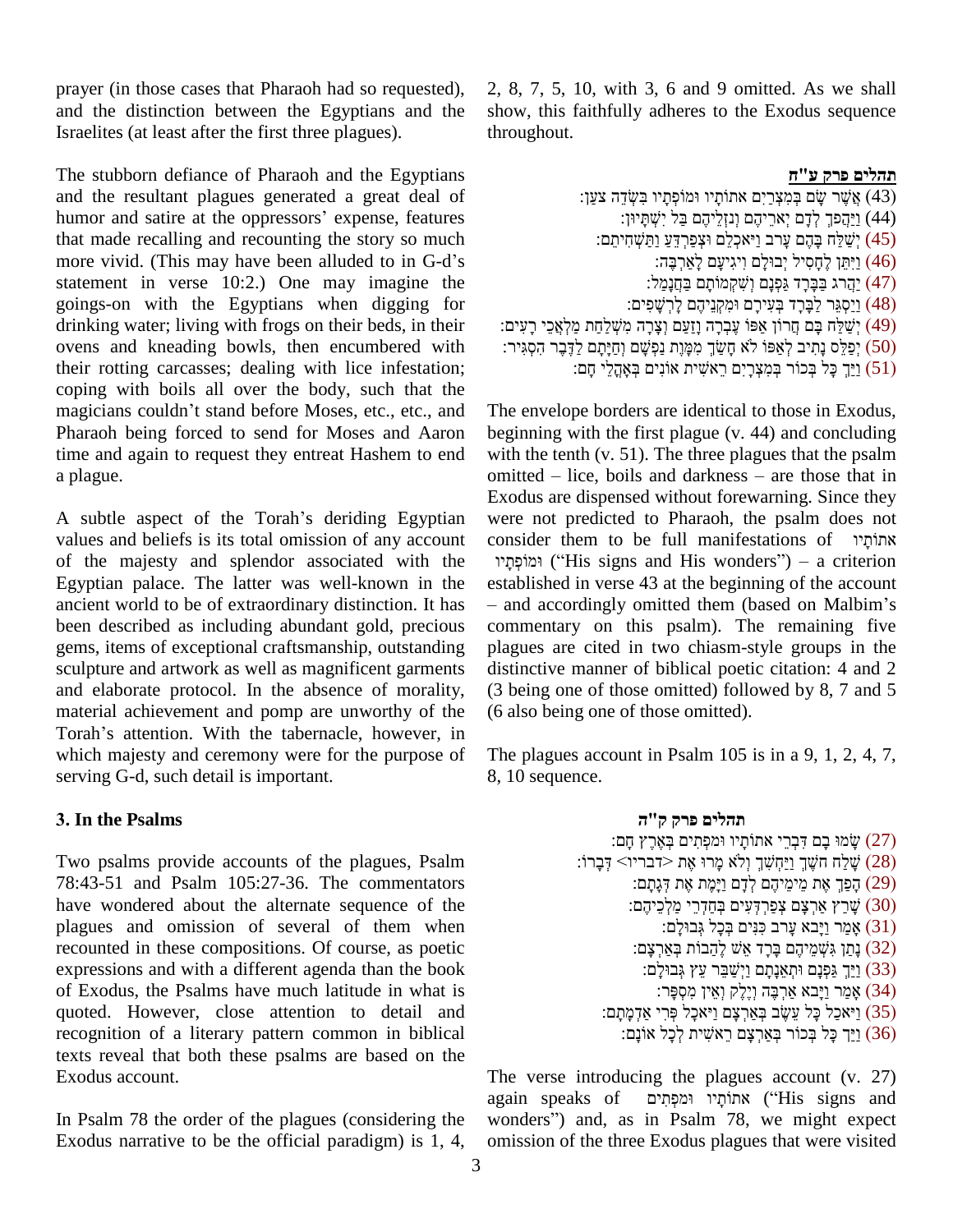without warning. Sure enough, "boils" (plague 6 in taken without warning. Sure enough, "boils" (plague 6 in taken<br>Exodus), is entirely unattested. "Lice" (כִּנִּים, plague 3 descri without warning. Sure enough, "boils" (plague 6 in taken<br>Exodus), is entirely unattested. "Lice" (פְּנִים, plague 3 descr<br>in Exodus) appears, but not as its own plague, while that d Exodus), is entirely unattested. "Lice" (בְּנִים, plague 3 dixodus), is entirely unattested. "Lice" (פְּנִים, plague 3 description Exodus) appears, but not as its own plague, while that de darkness" (plague 9 in Exodus) appears at the very beginning. The final anomaly in this psalm is that "darkness" (plague 9 in Exodus) appears at the very beginning. The final anomaly in this psalm is that plague 5,  $\frac{1}{2}$  (pestilence), is omitted. The other six plagues are cited in straightforward Exodus sequence.

The lice mentioned in this psalm (v. 31) is given as an Fre lice mentioned in this psalm (v. 31) is given as an sent as contained in this psalm (v. 31) is given as an sent as containing the mixture), plague 4 in Exodus. A opportunity Fhe lice mentioned in this psalm  $(v, 31)$  is given as an sent and example of  $\gamma$  (the mixture), plague 4 in Exodus. A opport prominent feature of much of biblical poetry – examp especially the Psalms, including the passage we are prominent feature of much of biblical poetry – exam<br>especially the Psalms, including the passage we are<br>dealing with – is the presence of a significant degree Rega of parallelism between the sections of a verse. Usually, the later expression enriches the thought of the previous portion of the verse, either through expansion, intensification, specification, contrast, or the like. In this case, lice is brought in as a specific expansion, intensification, specification, contrast, or very b<br>the like. In this case, lice is brought in as a specific seconor<br>example of *'arob*. This is an especially compelling יְּבָרוֹ parsing of the verse as it contains only one verbal example of *'arob*. This is an especially compelling קָבָרוֹ<br>parsing of the verse as it contains only one verbal verba<br>clause, אֲמֵר וַיָּבֹא עָרב ("He spoke and the mixture part parsing of the verse as it contains only one verbal ver<br>clause, אֲמֵר וַיָּבֹא עָרב (He spoke and the mixture par<br>came"), with the second clause, "lice in all their pre clause, אֲמֵר וַיָּבֹא עָרב ("He spoke came"), with the second clause,<br>borders," dependent on the first. borders," dependent on the first.<br>The word 'arob, which means mixture but a mixture

of what is unspecified, in all probability refers to swarms of assorted insects (following Rabbi Nehemia in *Exod. Rab.* 11:3). The interpretation that the swarms of assorted insects (following Rabbi Nehemia<br>in *Exod. Rab.* 11:3). The interpretation that the It<br>mixture refers to assorted "beasts of prey" (Rabbi pr Judah in *Exod. Rab.* 11:3) does not suit the context. mixture refers to assorted "beasts of prey" (Rabbi prompted citation of the plagues was Israel's Judah in *Exod. Rab.* 11:3) does not suit the context. rebelliousness in the wilderness after the Exodus, The Exodus account your servants, your people and your homes the mixture, and the homes of Egypt shall be full of the 78:40 your servants, your people and your homes the did the mixture, and the homes of Egypt shall be full of the 78:40<br>mixture" (Exod. 8:17). Had lions and tigers, etc., been links sent against Pharaoh, the people and their homes, acting in accordance with their nature, the fear they would have evoked and the death and devastation wrought would necessarily have been described differently than the text depicts. Had such animals<br>miraculously not behaved in accordance with their The<br>nature, the "wonder within a wonder" would have trans. miraculously not behaved in accordance with their required an explanation or at least received acknowledgement. Surely beasts of prey would have been anomalous to this plague motif.

(Ps. 78:45), it uses hyperbole to refer to biting and cite a stinging, just as the continuation of that verse states, introd Ps. 78:45), it uses hyperbole to refer to biting and cite tinging, just as the continuation of that verse states, introrps that destroyed them." Had it been beasts of  $\overrightarrow{P}$ stinging, just as the continuation of that verse states, intro<br>
"frogs that destroyed them." Had it been beasts of יְבָרוֹ<br>
prey, the phrase "that ate them" would necessarily be of Hi

taken literally, which neither fits the Exodus taken literally, which neither fits the Exodus<br>description nor the continuation of that verse: "frogs taken literally, which net<br>description nor the continuat<br>that destroyed them."

Although the psalmist acknowledged the limitation imposed by "His signs and wonders," he had good reason to include lice as an example of the mixture. After all, in the paradigmatic account lice had been sent as one of the ten plagues, so he took the opportunity to enrich the psalm by including it as an example with another plague with which it appeared.

Regarding darkness, since it was not to be part of the plague description proper, it was utilized in another manner. It was chosen to serve as part of the introduction to the plague account and placed at the very beginning, preceding narration of plague 1. The introduction to the plague account and placed at the<br>very beginning, preceding narration of plague 1. The<br>יְלֹא מָרוּ אֶת מֻן ׂוֹצ beginning, preceding narration of plague 1. The<br>וְלֹא מָרוּ אֶת (28) is אֲלוֹ portion of that darkness verse (28) is וְלֹא מָרוּ אֶת verbal clause speaks of the personified darkness as דְּבָרוֹ ("they did not rebel at His word"). This plural<br>verbal clause speaks of the personified darkness as<br>part of a group with "His signs and wonders" of the verbal clause speaks of the personified darkness as<br>part of a group with "His signs and wonders" of the<br>previous verse (27), all obeying G-d's word. Since the darkness plague in the Exodus account was visited without warning and not to be cited in this psalm as a standard plague, such deployment of darkness in the introduction was especially appropriate.

It should be noted that in Psalm 78 the thought that It should be noted that in Psalm 78 the thought that<br>prompted citation of the plagues was Israel's rebelliousness in the wilderness after the Exodus, prompted citation of the plagues was Israel's<br>rebelliousness in the wilderness after the Exodus,<br>שִׁכְּמָּה יַמְרוּהוּ בַמִּדְבָּר as שׁמַר ('How often') (אֲבָּה יַמְרוּהוּ בַמִּדְבָּר did they rebel against Him in the wilderness [Ps. עַמָּה יַמְרוּהוּ בַמִּדְבָּר ("How often<br>did they rebel against Him in the wilderness [Ps.<br>78:40]). Our psalm, with the קָבָרוֹ אֶת דְּבָרוֹ clause, links it with Psalm 78 and comments on it, drawing the contrast with Israel in the manner that the prophets sometimes do, pointing out that even the great forces of nature were obedient when G-d was redeeming Israel but Israel soon rebelled.

been anomalous to this plague motif.<br>
explicitly highlights G-d's word). Since Psalm 105<br>
explicitly highlights G-d's word as having brought the<br>
When Psalm 78 states, "He sent '*arob* that ate them" plagues, it appears t The reason plague 5 of Exodus –  $\overline{z}$ רֵבְר $\overline{z}$ , usually  $\begin{array}{lcl} \text{The reason place 5 of Exodus} & -\frac{1}{2} \text{?} \text{ usually} \\ \text{translated as pestilence} & -\text{ is omitted in Psalm 105 may} \end{array}$ The reason plague 5 of Exodus – בֶּלֶר, usually translated as pestilence – is omitted in Psalm 105 may<br>be as follows. בֶּלֶר (comprised of the same root letters translated as pestilence – is omitted in Psalm 105 may<br>be as follows. בֶּבֶר (comprised of the same root letters<br>that mean "speak" and "a spoken word") is that which be as follows. בֶּבֶר (comprised of the same root letters that mean "speak" and "a spoken word") is that which<br>comes "בִּדְּבֵר הּ" (at G-d's word). Since Psalm 105 be as follows. דְּבָר (comprised of the same root letters) that mean "speak" and "a spoken word") is that which<br>comes "בִּדְבֵּר (at G-d's word). Since Psalm 105<br>explicitly highlights G-d's word as having brought the plagues, it appears that there was no longer a need to cite a specific item that comes at His word. In plagues, it appears that there was no longer a need to<br>cite a specific item that comes at His word. In<br>introducing the plagues, verse 28 states, וְלֹא מָרוּ אֶת cite a specific item that comes at His word. In<br>וְלֹא מְרוּ אֶת, Yerse 28 states, וְלֹא מְרוּ אֶת<br>דבריו> , "they did not rebel at His word," speaking of His signs and wonders (and the darkness). Verse 31